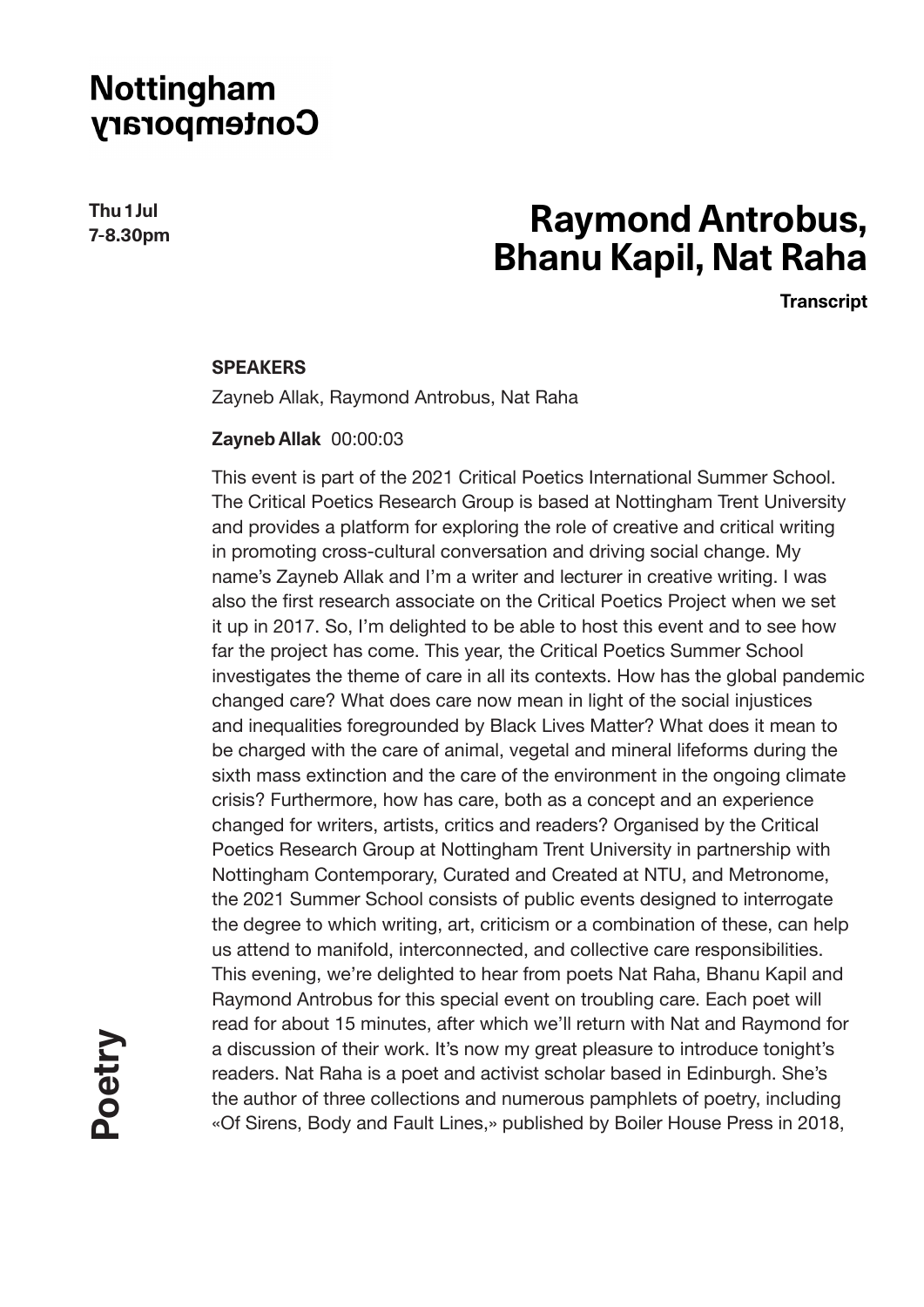«Counter Sonnets,» published by Contraband Books from 2013, «Octet» from Veer books in 2010, and «Four Dreams» published by the Earthbound Poetry Series in 2020. Her creative and critical writing has appeared in South Atlantic Quarterly, Third Text Poetry Review, Matte Magazine, The New Feminist Literary Studies, and in the 2020 anthology «On Care». Her writing has been translated into French, Galician, German, Greek, Polish, Portuguese, Spanish and Slovenian. Nat co-edits Radical Transfeminism zine. Raymond Antrobus was born in London to an English mother and Jamaican father. He's the author of «The perseverance», «To Sweeten Bitter», and the children's picture book, «Can bears ski?» illustrated by Polly Dunbar. In 2019, he was a recipient of the Ted Hughes Awards and won the Sunday Times University of Warwick Young Writer Of The Year Awards and became the first poet to be awarded the Rathbones Folio Prize. His next poetry collection, «All the names given,» is published in September by Picador and 10 House. Winner of the T.S Eliot Prize in 2020, Bhanu Kapil is the author of six full length collections. And most recently, «How to wash a heart,» published by Pavilion Poetry and «Incubation: A space for monsters», published by Kelsey Street Press, forthcoming in a new edition with essays on performance and shame and a preface by Eunsong Kim. So over now to our readers.

### **Nat Raha** 00:04:06

Hi everyone. Thanks for tuning in. I'm going to start by reading a short poem that I was working on it at the start of the pandemic. Just kind of thinking through some things and I think I read it in one of the very first kind of online readings that were happening at that time. (Nat clears throat) Prevail joy in the face of this noise cut dissolving ground dehydrated, where we lay feeling's cope. Tearing from future days depth circulate and draw nerves arterial out to tongue's bloom, simmers join and means deploy, striped to triangular. Vulnerability steps remember the means we came to be, rest flush in multitude, spines on text and paper, passion isolate the ease with which we freeze crowned to cower and eyes sprint, deject energetics rumination flies it's in the data grasps about us icing ankles. Nest on the needs sensations skin to shimmer, they leave you with so little methods left to speak and part, circulate means base curb tendrils, the amplitude de-patterned: refract the speed in which you are, in generate light, bare what and how we lose each other, unstitch the scope of where you're fixed. (papers rustling) I'm going to read from two things for the rest of the reading. I'm going to start by reading this long poem that came out in Map Magazine back in March. It's called, «Blubber





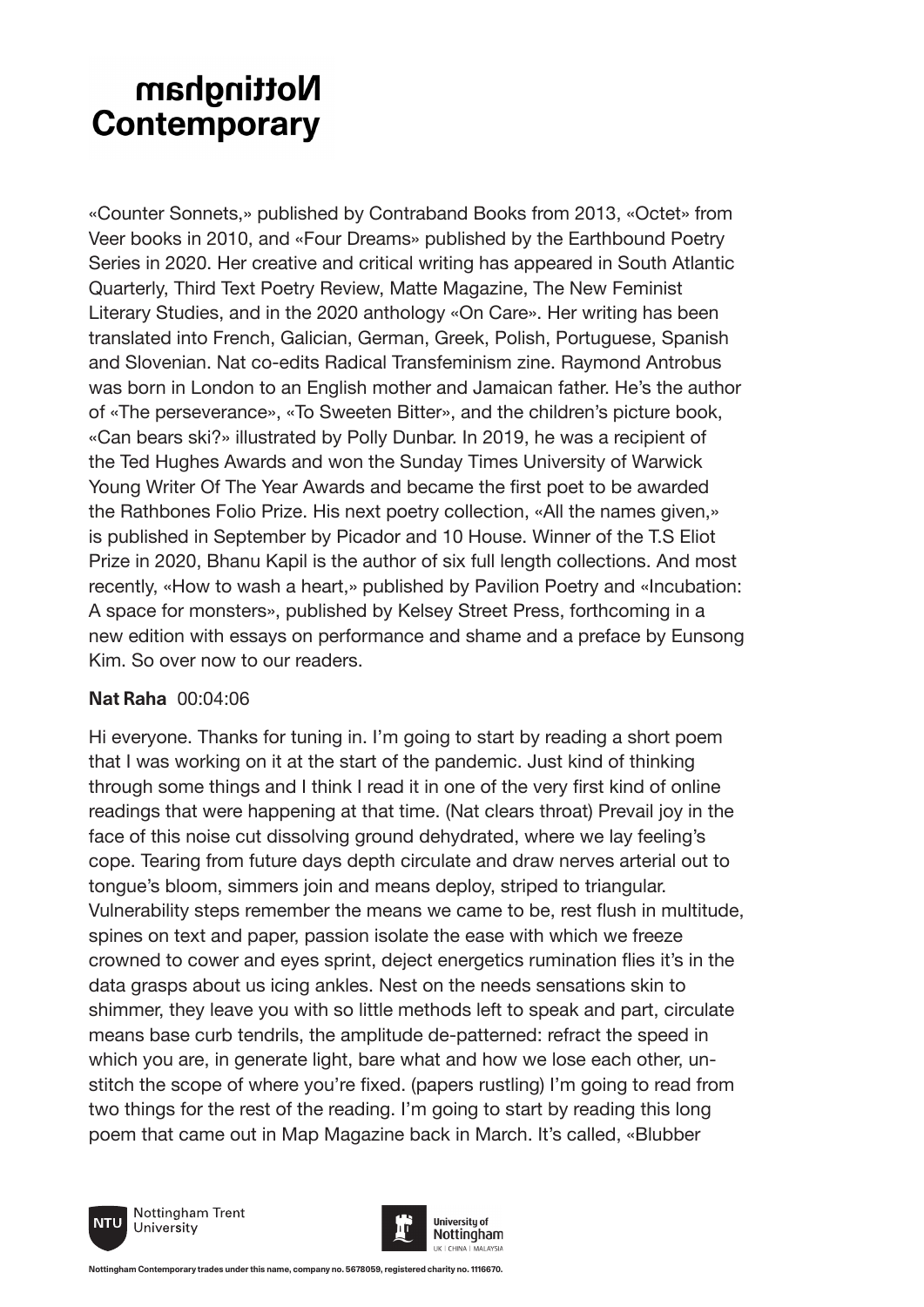guts, southern Leith» It's on the history of industrial wailing in the 20th Century. And in particular, Adam Burr's connections to it, particularly the neighbourhood of Leith which is a port that kind of got subsumed into Edinburgh around this period as well, which is where I'm currently stood. My block is the block where all of the business based here was housed, was situated, well, I should say housed. Where they had their headquarters. The poem has a description of the hunt of a whale and the skinning of a whale, which is in section five. So, it's not the most pleasant reading but I will present listening but I will number the sections so you know where it's coming if you want to mute. Blubber guts, Southern Leith one and two. Icebreaker, hold still a touch shred the opportune from possibility life its reflexes of the fear and upheaval known, lived, passed through, speared, incarcerated, disrupted ecological ruin sown in land grabs and steam, cast violent lines out from Europe, the reordering of sea, land, life, ground bitten and frost, horse, permeated the Atlantic in wakes and foes, directions to foment colony with durable hands, ships forged on these northern shores lay the ropes of the world in your desire to control profit on hunt, bid lines war faring, raw material to sake market, all cetaceans game, in the simplicity happening to be there mind's eye fed resolution and adventure to stumble survey your wilderness of water, ice to seek wealth and oil, heat and food knowing your insatiable islands every last seem as possible industry to carve dominance. Three. Ultramarine driven polarities to align compelled from vertigo light cut in scope of your buoyancy, forged in thousands' wet eclipse, refrain submerged, rich on the volume of body, blue and humpback to black depth motions blessed to krill and on the memory of vast kin the century each of you might span, air in the thrive and for water to be known as south Atlantic/ Antarctic perimeter heartland to impose human roving and harpoons and trades, noise marked by royal standards for the industrial frontiers of Europe in pursuit of new flesh having dredged the lives from your nearest waters turned other for salve/sen to drive extinction, fore/shadow temperate edges dulled, the permanent day worked on as ecology touched only into itself, prefabricate an industrial harbour corrugated iron and asbestos, and minimise, later, a pelagic factory to float without regulation. Four. Repeating resonant flesh call inchoate hydrophonia low hertz frequency blues stereotyped two lulls migration bellow's, waves crepuscular babble in miles of hundreds and carries submerge Atlanticity know and tune ears wage Repeating resonant and noise we tune into you and sunk mechanical frequencies churned carbon and life dispossessed, diesel and sonar, nuclear and other missiles, blown amplitude as modernandcut edgesandcombust. Logistical trade noise andice cuts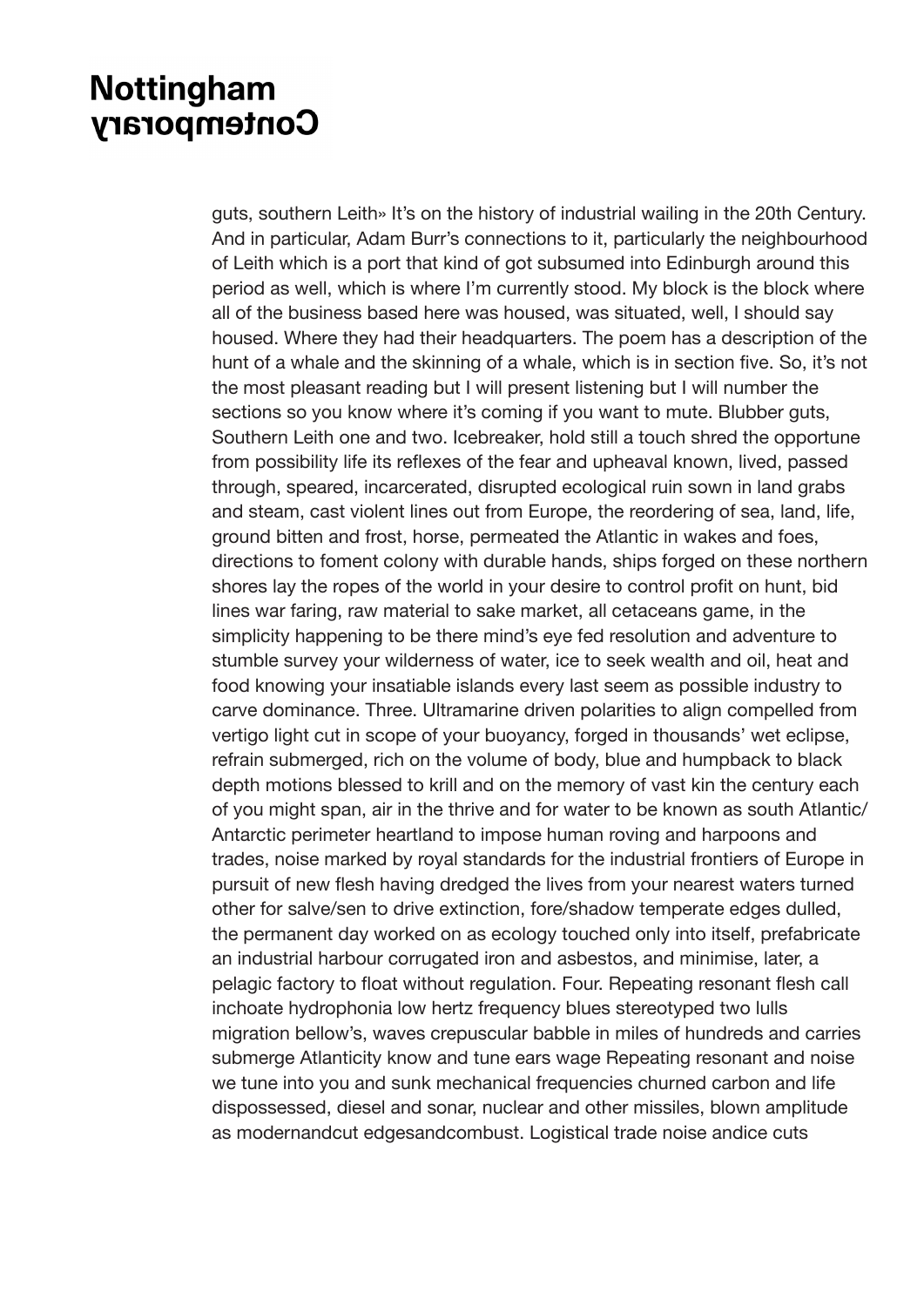known as commodity and debt frequencies to vibrate oceans heat, channel/ direct the melt. Five. Low price works the antarctic density harp bold over waterandcoiling firesandhoists to flag the dead a career body, steam blue spots fin and wrong sinks rapidly barrel on ties trajectory, eye full ahead spring loaded innovative line even the catcher would recoil by the gun shoots in the footage cries when you axe it's life, becoming unit, becoming catch tugged and hauled to the flensing plan or bow, peels back skin and blubber and would first would leave the rest of you out to float later, cutters worked out guts, warmed his hands on your blood, took the rest of the steam saw in the Fordist heat, extracted stored your oils, boiled down, coagulated churned to hard fat, taken to market to face hungry bodies mouth burners stoves, guns accounts. Six. Laying out the scope: Named after the port that has its parent company between 1909-1963, South Leigh has the largest fishery to have ever existed in the world. Run by Salvesen's on the island of South Georgia, it was two oceans from the continent where its produce, alongside the wealth that came from extracting so much life from the ocean, was destined. By 1914, 4500 humpback whales hunted producing 8000 tonnes of oil a year. 1925, 8,000 whales, blue, fin, humpback, southern right killed in a year, for £300,000 profits which is about £100 million today. Whale oil produced from blubber was used in cooking, in margarine and later in nitro-glycerine for explosives, primarily for European markets. 1931, 42,000 whales killed in a year by pelagic whaling. Over the 1930s, Salvesen's made 1.1 million from whaling which is about 365 million today. Taxes on the industry funded UK research into whale biology, to provide a basis for industrial sustainability in a context where its work force understood to be unsustainable. In over 50 years, this industry pulled 1.6 million cetaceans, including 300,000 blue whales and 700,000 fin whales from southern oceans. And current blue whale population estimates around 25,000 worldwide. These numbers describe the mass slaughter of and extraction of wealth towards Scotland and the UK from the world's largest mammals. It is one link among many that begins with a land grab by the British Crown and ends in near ecocide to bottle and barrel the dwellers of the bottom of oceans. While creating work for urban and island communities in Scotland, its colossal extractions of wealth primarily benefited the capitalist class. Seven. Given today, how water as animate turbulence cuts southern exposed shores, mountains, worlds, where drinking water dries, historically marked by colonial extractions and that today, these Atlantic swim with memory living also in human workers, industrial pillage, it's afterlife moving as accumulated capital and that in the desire of nations to control oceans, pour frequencies and





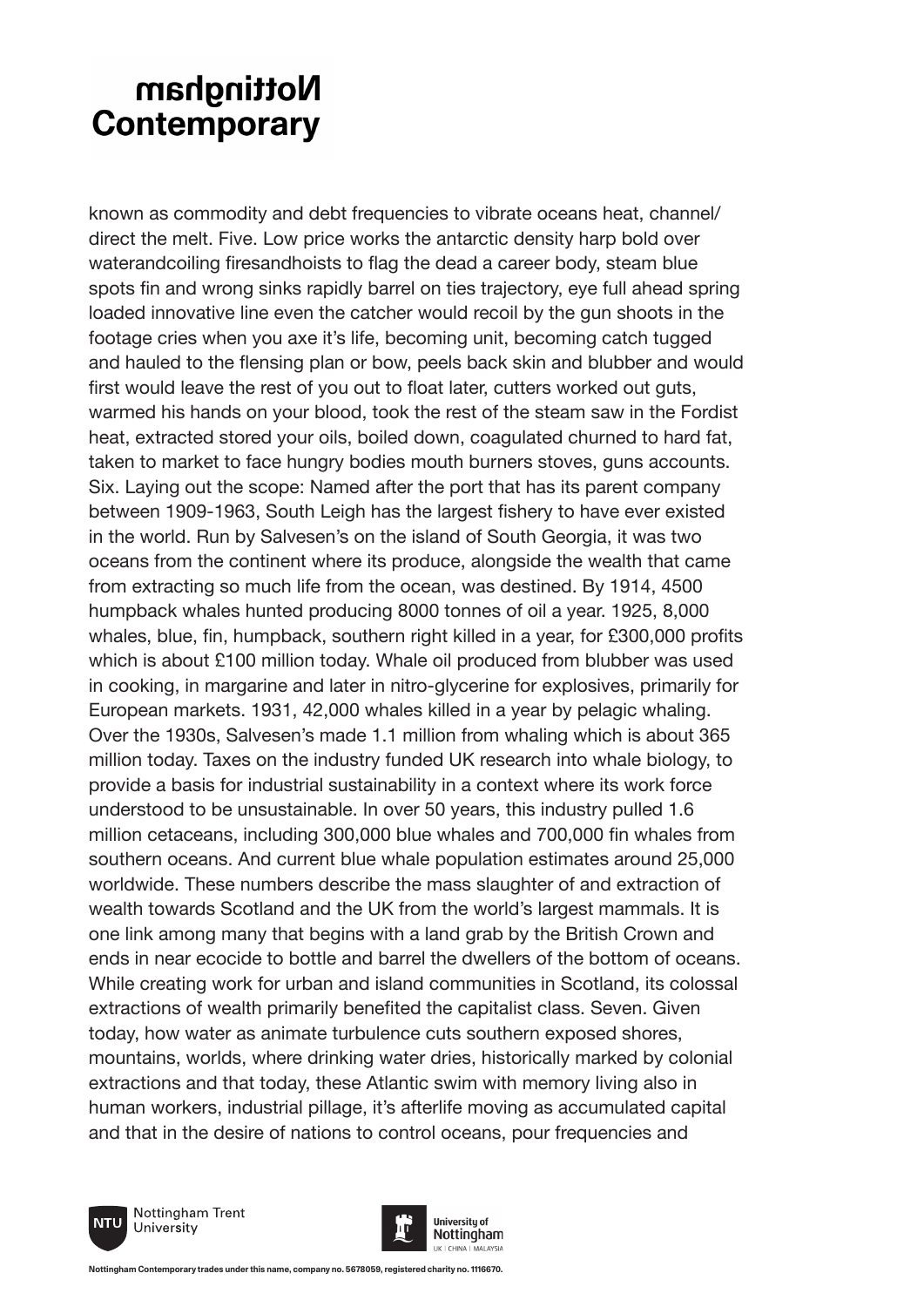detonations, to service the next war, disrupt planetary needs we need to trust rush dives up to beech whales the stress of military occupation. In reply to decades, silence, neutrality, reluctance to turn wealth into a means to heal to cede control, what reparative relation could be forged from here to oceanic life. Melodies absorbed by water I lay at sands, weave by your calls' mourning, may the war games freeze by the ice they washed from earth may empires rust. Okay. So, the second half of my reading, I'm going to read two sets from this ongoing sequence called, «Apparitions on nine by nine.» It's a sequence of Niners, which is this form coined by the poet Mendoza and adopted by a bunch of other contemporary poets, which is primarily a nine-line poem with kind of like nine syllables in each line. And we've been talking a little bit about how it's kind of a perverse form with constrainment and constraint, things kind of emerge. Yeah. And I've been working on it for about four years. I started writing it in at the end of 2017 when an artist collective I was a part of were being violently attacked by the Right-Wing Press in Britain. I think it's kind of developed quite a lot since then and it's kind of like trying to absorb some of the grief of Sean Bonnie's death in 2019. Abandoned on love we queers left our own, she ells decades so nostalgic out diminished vibe, bright into and out of tour bear an equal dist thresh held skin, enlightened memories, split and wired dejected, wait, phrase and delve out of what prescriptions vacuum split, polyphonic alternative from these needs resolute our alien mew sick reversing [Inaudible] is clocks group us now an easy fiction, emergent dizzying, dusk shards hanging on us, animate lives of the present these decades old violence for board stars and black salt, she said the posset builds diminished or to administered names, heart and solstice I'd fall into the wage day turbulent shimmer out of discourse, traded clothes, pinned, ordinary trappings, inverse to squat, dislocate, dasima Anne maid and horny or shave and flesh and locks dined on black beans, corn and sugar, vagabonds, tinkers, tricksters and jailbirds had demanded our bodies, fascist rags codes and divisions systematic flash and capital, nostalgia imposed in gender irritative nations soil This poem is written after a song by the artist Kindness in softness as weapon casting logics callous from us, arms as sea, sensation, spun, unbind as refusal, slow expanse of days, sequence re-tuned keep near your pestle tone step sites of heart on keys you grant yourself femme, vox, affections un-fill shear of these days or fact will be thrown scold Nebula between the livid and liminal compress sculpt and sketch your tendons, what gives energetics to these in riving accumula popular asset and fictions and making the scope of labels, lines way with salt on no keys so how about that flaming global order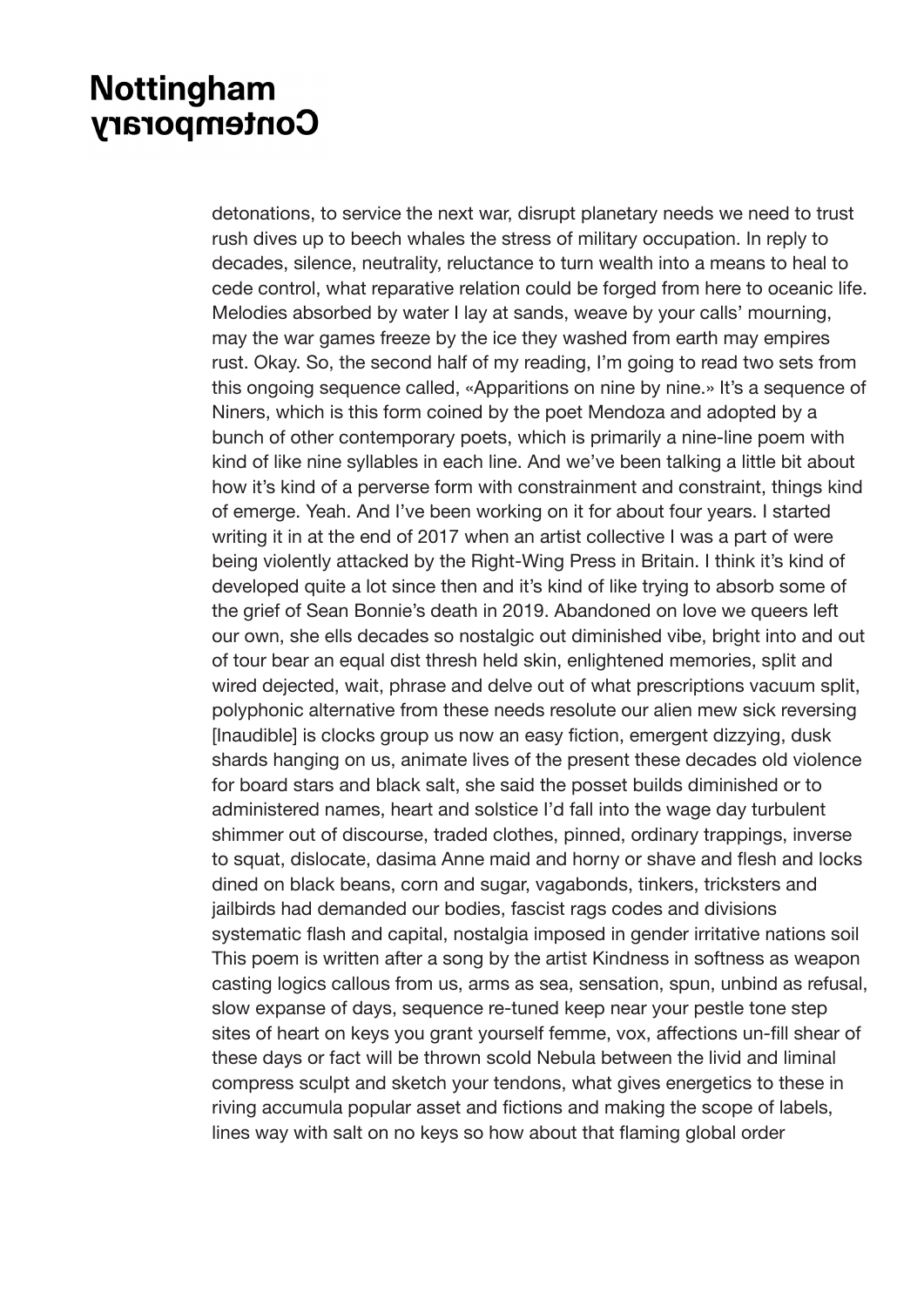conjugation of our revolting looks miles and passions your horror that we could bloom scripting lashes in digital from your genes and pure B light collectivise a means to body, urgency, scored to futures, revoking your vocabulary and girl who are you to abandon the beautiful jettison ways of being passed on edge, on song, speeds, face divine tuned, luxurious the earliest known sensations that dawn woven silk learning your rhythm from canvas, lubrication for your flesh of all taken from bodies our remaining hunger and with at your price tags on sustenance, delay parents, imaginary chains of power, purchase or be called to abolish, we're reassembled our affections and solidarities our cracked aforescent hands we, the invisible streets string with feathers, our solitude and negative reveries, vibrant squatting schools and rulings your nights rip by fire disinvest at the deep end particular of flashes, our memory embodied itching where on the union Jack, your truths will be rerouted. Sure with your meagre hooded fragment of earth, gold, store your germs and spoils defended from the right to roam the de-clayed and undead we declare and sent you a raise buckled in such violent torn and shredded viral logic it's impossible defence hands shut at the perimeter, more dependent cages unwritten stretch verbs revised, bonded, victors, capital, et cetera fly off acts as evaporate currency, stone know this hand your devious logic's new occupation of words sentiment bad grammar of bodies, tangental trained manoeuvred they that would revoke this flesh and fear of fictions breath what is given the flow structured to materialise with love and capital in life that your image speaks so sparse, coarse and hollow cognitions over determined, exchange value brand appropriate as all the exit shot reverse the town hall, each riot van engine removed shall see new marine ecology sensing vessels, history, bitter, buried sounds ride it up the walk seem before tarmac babe hold frequencies to be removed from the air on the stand list your horrors, proclamations and divestments pour blood from the crown and ideo you're archaic printed mergers buttoned civic lies to this day against the name of your inflictions, your rubble and basic hatred, 10 hands to gather stolen lives and back bodies schema dye vesting black and brown breath burn up and did nest synthetic pale on prey, screech bitter salvation prized, light disdain, colt benevolent near lip tears on our cellular carbon based, carbon torn stones and plaster time contained to fail continues its ordinary systemic dan growth breath char coal, golden sick on contiguous memories of your violence embedded smoke screened accumulation on crisis horror, iridescent throne, earth and cuts to claim, to clear flow flagged blood pure decay, remove how the earth is walked. All riches, all fruits, all cotton that was worked All riches, all fruits, all



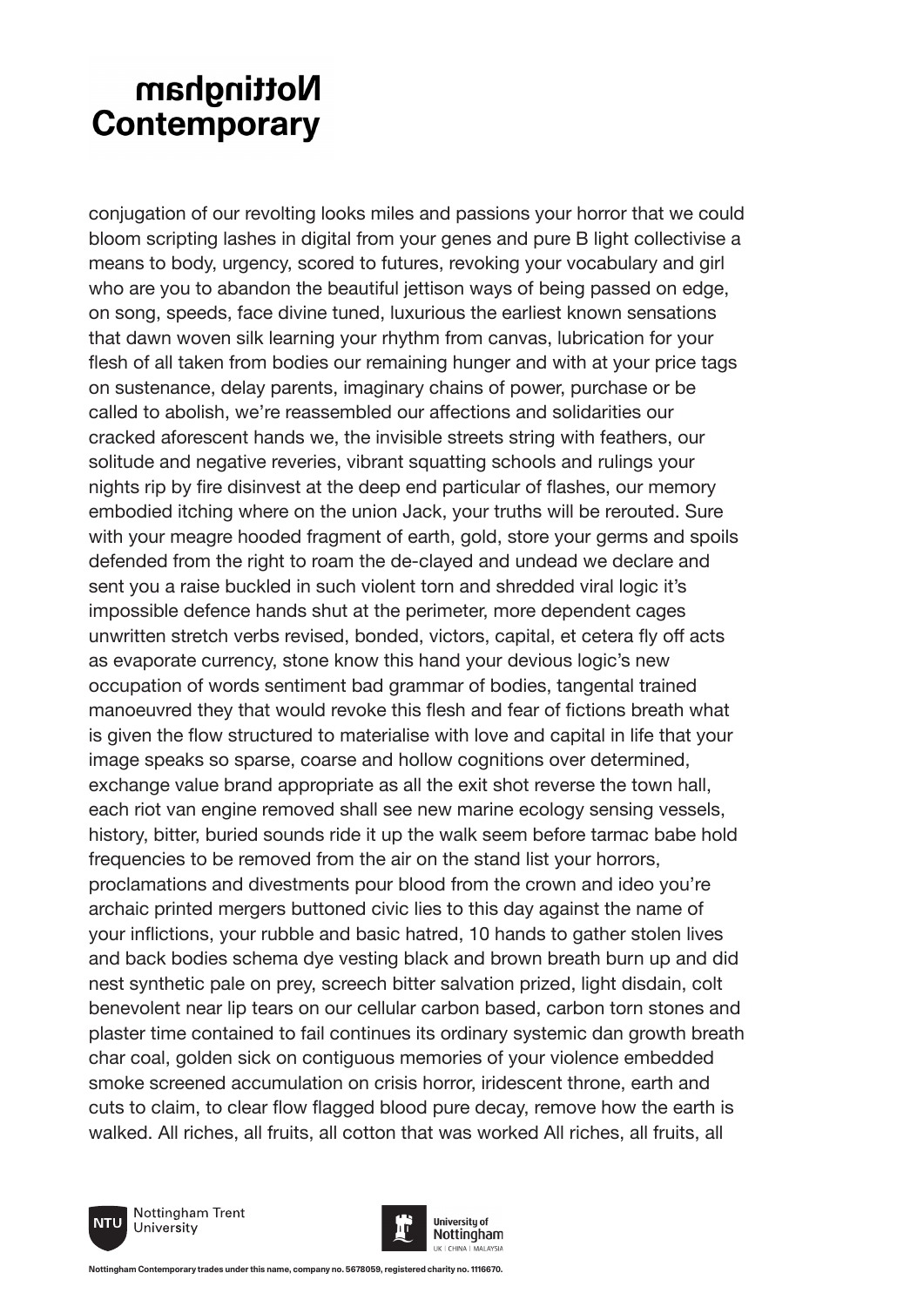cotton that was worked the narrow administration, your cashflow worlds, they deem not work, stories under deprivation they deem not work, stories under deck privation downward bracket closed rip the crux of our instruments rock bodies, driving urgent project protest luna arch logics callus from us we the invisible flag pour blood from the crown and idea of coal benevolent of words sensing vessel's history, bear an equal dist, sensei the vessel's history, bear an equal dist, thresh, divine, tuned, luxurious they deem not work vaulting looks miles and passions course and hollow cognition - thanks.

#### **Raymond Antrobus** 00:26:01

Alright. Hello. I'm going to begin. I'm going to read some poems between two books, «The perseverance,» and, «All the names given.» And I think I'm going to begin with where the beginning of, «The perseverance,» first book opens with this idea of who gets to access higher ideas, who gets to access the divine. And it's an idea which came out of visiting Gaudi's Cathedral in Barcelona just after my dad passed away and I was doing the audio guide there. And there's a particular part of the cathedral in which he invites you to look up and sing underneath this small, unorthodox sheet roof have a vision of how the sound moves in this area in that particular space is kind of how angels in that particular space is kind of how angels live through and experience sound. through Bluetooth and all these technology through blue tooth and all these technology which connects me to the hearing world. And I was wondering are we, are deaf people, are hard of hearing people included in this idea of elevation of sound. So, I'm just going to read the first section from that. Echo. My ear amps whistle as if singing to Echo, Goddess of noise, the ravelled knot of tongues, of blaming birds, consonant crumbs of dull doorbells, sound swapped in my misty hearing aid tubes. Gaudi believed in holy sound and built a cathedral to contain it, putting hearing men from their knees as though deafness is a kind of Atheism. Who would turn down God? Even though I have not heard the golden decibel of angels, I had been living in a noiseless palace of a doorbell is pulsating light and I am able to answer. So, I'm going to read now from a new book, This is one of the first readings I'm giving from this book. This is one of the first readings I'm giving them this book. So, it'd be interesting to see how it feels to have these words in the world, how these poems feel in the body. This is a poem called, «Plantation Paint.» This is a poem called, «Plantation paint.» And it engages of this idea of care, engages with a poem by Lorna Goodison, called, «Different shades of black,» and a painting I saw in New Orleans called, «Plantation Burial.» And it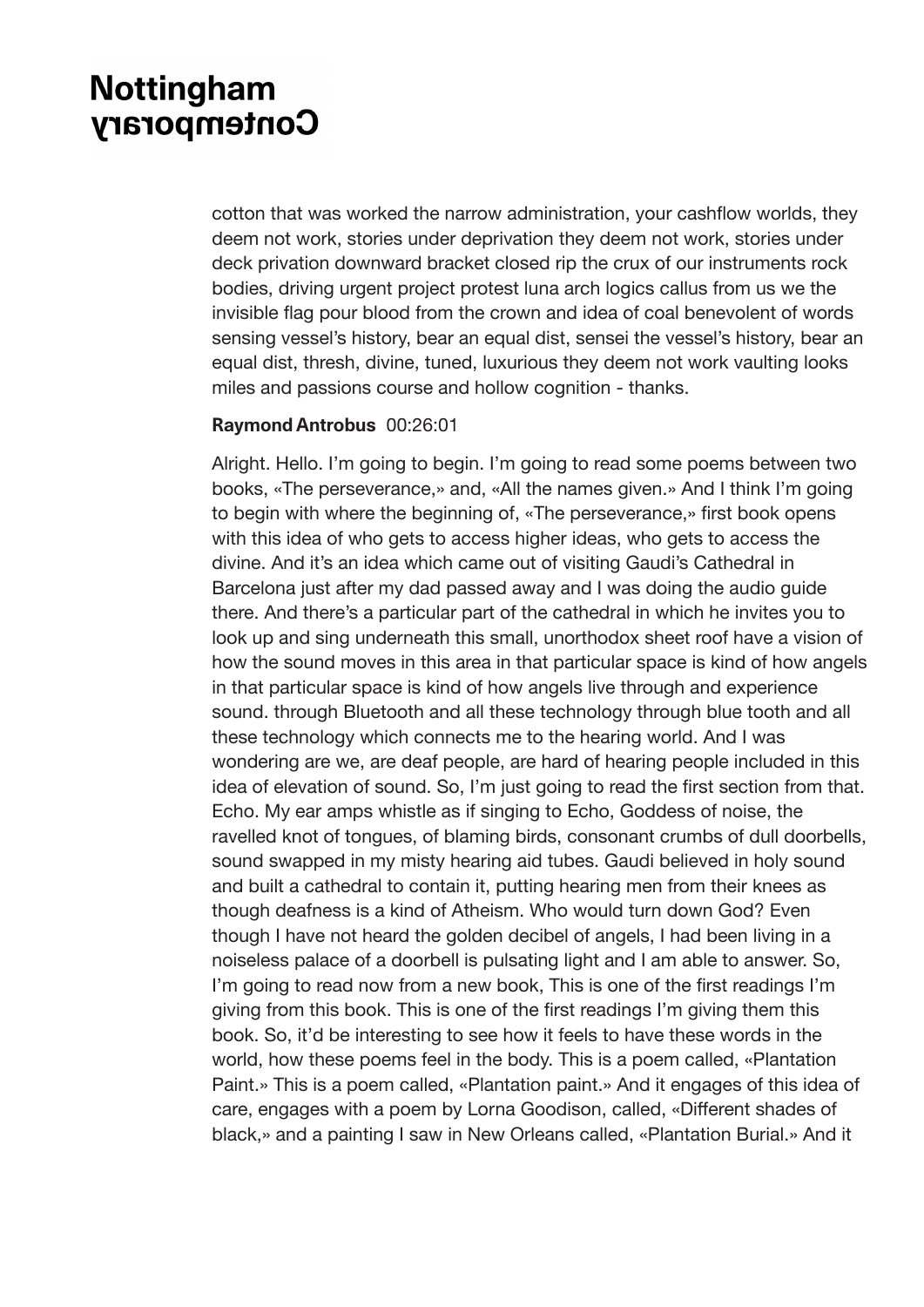was a sheer coincidence to be standing in the historic New Orleans collection, opposite a potential ancestor of mine, who'd been a painter and painted this, what was called, «A slave burial.» Black people who were enslaved and worked in the plantations were given their time to bury their debts and this painting captures that. And my wife, Tabitha, who's an art conservator, who's the job is literally caring for painting, and anything made of paper. So, I've learned so much just watching the kind of care she has to have in her work. So, there's so many different kinds of conversations around art happening in this conversation, as well as representation. So, «Plantation Paint,» after Lorna Goodison and «Plantation Burial.» The historic New Orleans collection, 1860 oil on canvas by John Antrobus. Tabitha the art conservator squints at the colour, tells me to paint depicting the black of these men huddled for a burial will decay before the cypress trees surrounding them will decay. «There are several kinds of black,» she says, and beside the cypress tree surrounding them is all I see as we stand, alive in this otherwise empty gallery. Why am I like this? What am I like? Who does it matter to? All details question my way of seeing. I worry, what kind of black would mark me? I am not the paint made from bind twigs or burnt shells. I am not the lamp full of oil. Tabitha tell me how you paint me? Tell me if I'm closer to as the white painter with my name than I am to the black preacher, his hands wide to the sky, the mahogany rot of heaven. Sorry, but you know, by now, that I can't mention trees without every shade of my family appearing and disappearing. I'm going to read a poem which came out... In my first book, I had a poem called, «Two guns in the sky for Daniel Harris.» And having a poem like that out the world, led to a few people actually writing to me who only resonated with the story of what happened to Daniel Harris, a deaf man who was killed by the police. It turned out that this was a common thing of someone with a disability, not just deaf people, a kind of miscommunication between someone's need and a misinformed or untrained armed police officer dealing with in effect members of the public with disabilities. So, I'm just going to read this poem. I was living in Oklahoma for a lot of the pandemic and this story came up about an indigenous man called, John T. Williams and something that happened to him and this poem uses captions, and there's a kind of dream scape home as well. And the way in which I suppose, speaks of care is this idea of care with information from the media and information of someone's life. So, «Captions & A Dream For John T. Williams So, «Captions&A Dream For John T. Williams of the Nuu-Chah-Nulth tribe.» Sound of unstable air. He fell facing away from the police officer four bullet holes on the left side of his body, hands holding a





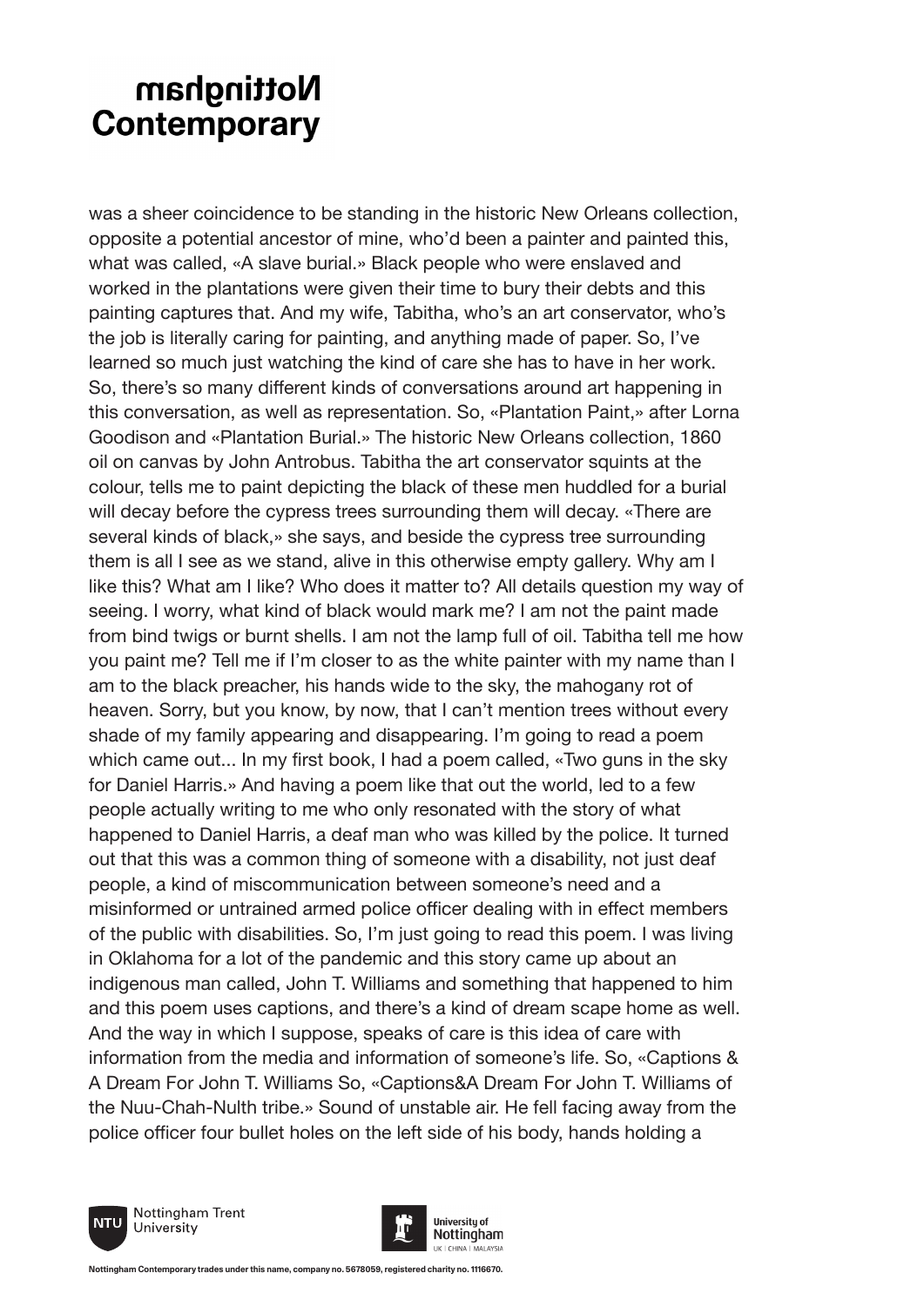block of cedar wood and a three-inch blade he used to carve canoes and faces into totem poles. Announcing it is not over. The police officer said: I yelled at him to drop the knife, sound of something left out. It took five seconds to shoot. John T. Williams brothers sat on the pavement. He didn't turn away from the block of cedar wood that still shone on the road. Careful speech. The reporters pushed microphones into his face. My brother was deaf. Sound of no season. He spoke each word for the trembling broadcast as if his brother could still read his lips. Sound stolen. They took something beautiful from us. Wailing. I dream the crosswalk at Boren Avenue and Howell Street. In my dream John T. Williams appears in a whaling canoe. When he paddles, the water doesn't ripple. I ask if he has a favourite sound. The lake melts, becomes a narrow street. A kettle boils silently on the pavement. John T. Williams points at a house. There are still keys hanging in the green door. I followed him into the living room. He is setting the table for a meal. I asked nothing. He pours tea. There is tapping at the window. Someone is humming in the garden by a totem pole, summoning the sound of hands leaving a mark. Thinking about, I suppose the care that we can take for ourselves as right as I find that when I'm in the mode of writing a book of poems, I straight away checked myself into therapy. To make sure that I'm not relying on the poems or the practise of poetry to kind of resolve any of my own traumas or histories. So, I have a space outside of poetry to help me, I suppose, take care of myself. So, I'm going to read a poem, which I wrote specifically using the questions that came up in therapy. It's a real poem. So, this poem is called, «I Ran Away From Home To See How Long It'd Take My Mother To Notice.» (Antrobus clears throat) And it's just all the questions that came up in a particular therapy session for the many (indistinct). Are you my drunk teacher who took out game of rounders way too seriously? Are you the boy who said I had the ugliest smile on the playground? Are you the girl who toe punted my balls and made me a piss sack of blood? The girlfriend who slept with women behind my back, said it wasn't cheating? I don't know what I'm saying, would you be my friend? I spent hours in the house alone as a child. I left fingerprints on my sister's CDs so the music kept skipping! I wanted her friends to be my friends but I wasn't invited to her parties. Are you the party? Are you my dad lying on the sofa saying, I'll soon be dead? 'When I pull, what is existentialism?' Off my mother's shelf Simone de Beauvoir says, «The movement of my transcendence appears futile.» I don't know what that means so I put it back, fuck! Who loves me? I'm testing everyone! I need space for all my old and new gooey needs and projections. I need constant blaring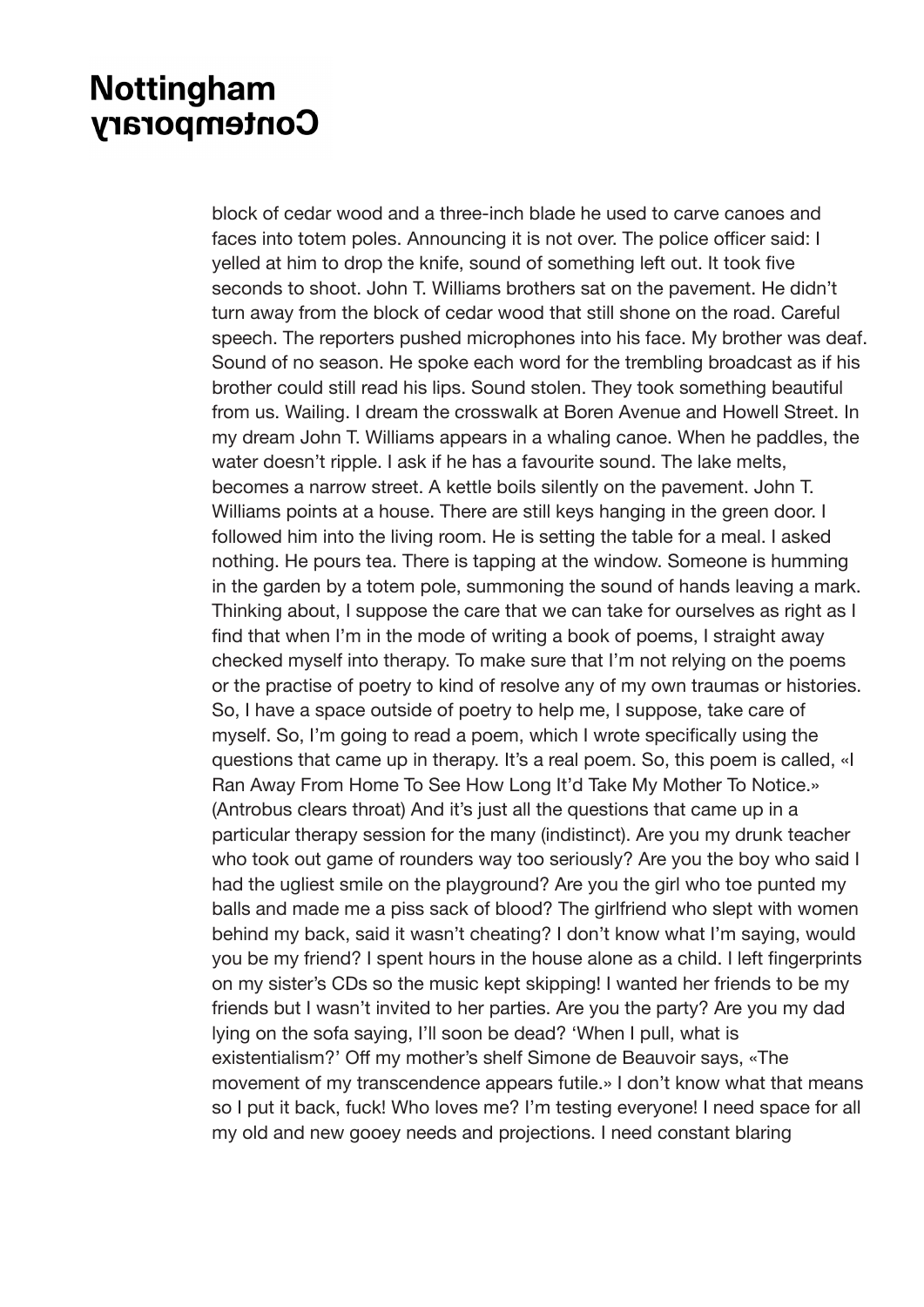validation alarms, give me award ceremonies, please observe my wall fame. Best Second-Guessing Over Achiever, Best Internal Monologue while drying dishes, Best Self-Promoter at the Charity Fundraiser, Best Awkward Silence in a Moving Vehicle, Best Bad Advice to a Couple in Crisis, Best Non-smoker in the Smoking Area, Most Self-Centred fear during the Global Pandemic, Lifetime Achievement Award For Most Convincing Head Nodes In A Crowded Pub, Most Triggered Person In An Empty House. Okay. So, I'm going to read a poem, which at first I was very nervous about because I wanted it to be a poem which takes care of the person in which I'm writing about. I think Haello has a poem in which she says, «You've got to be careful with what you do to people in poems, to known people, to real people. And I bumped into a friend of mine just before (indistinct) Pitt and we hadn't been in contact at all since we left school and it was obvious that he hadn't left Hackney and it was obvious that he hadn't left Hackney he was still very much kind of in part of the ends part of this area, which we grew up. And I've kind of lived all over the place. I've lived in different states in America. I've lived in South Africa, I've lived in parts of Europe. And so, it was interesting seeing him again and having this brief interaction. One of the things it brought back to me is this idea that poetry is essentially music from the place in which we are born and so just hearing him speak and being around him, brought back some of the music of the landscape of wherever you're born. And I hope that this poem honours that and cares for that. So, this poem is called, «And that.» After seeing a childhood friend outside of chicken shop in Dalston. Chicken wings and dat Boss man salt in them and dat Don't assault man give man a napkin Big man, no steroid and dat Dark times new street lights and dat How's man I'm getting by and dat Still boy dem harass Not beefin' not tagged man still trapped Cycle man pedallin' and dat On road new pavements levelled Cracknel changed still stay dwelling and dat Paradise moves but I got to land grab We E8 East man ain't got to adapt Our Kingdom got no land to hand back Man chat breeze Chat tread winds and dat You out ends got good job legit and dat? Locked off man dem stay plotting and dat Rah, Ray flower shorts you hipster in dat Man gone vegan? No chicken wings and dat. Yeah, okay I'm going to read some more poems. This book opens with a sequence speaking about the care and thinking about my time in education and how much the story of a nation is something which everyone is indoctrinated with, whatever country you're born in, you're indoctrinated with a story of your nation. And you grow up to have some pride in that the kind of official story of your nation. And when you start travelling, I'm sure a lot, a lot of British people with parents and family and



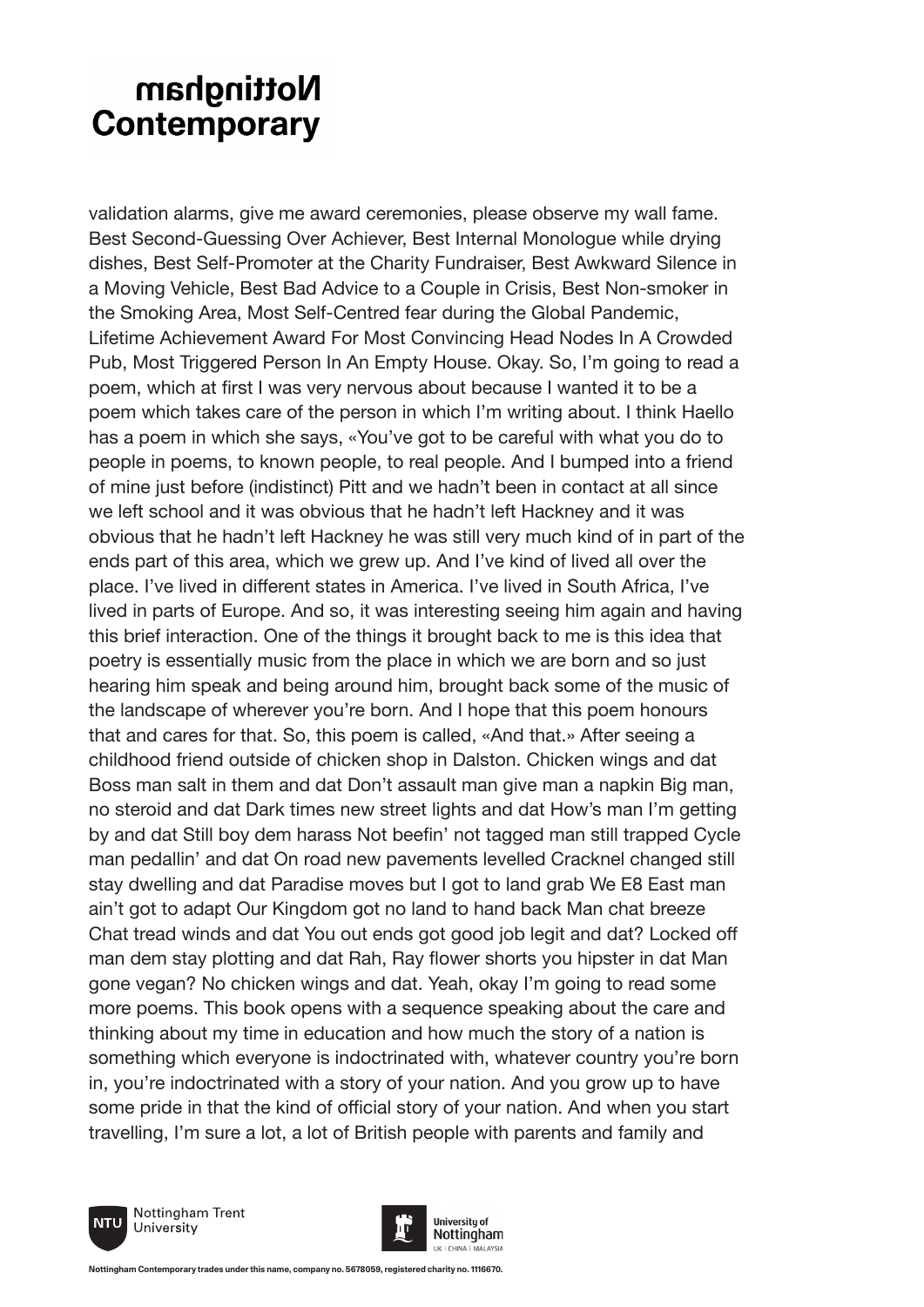heritage from countries who were essentially colonial subjects, you go anywhere in the Caribbean, you see all the names of all of these other places originally from England being transported to these islands and to these colonies, present colonies and former colonies of the British empire and how we aren't taught that and you're hit with a real kind of almost a nausea when you travel and you have to make sense of this, I suppose, we could call it this mis-education of our country. And no matter where I go in the world, it seems like everyone has some kind of un-learning to do in terms of themselves and their country. And this forum tries to do that, I suppose 'cause my name Antrobus takes root in this place in England, in Cheshire. And I went there and wrote this poem. I went there with my mom. (indistinct) This is called, «Antrobus or Land of Angels.» Wherever you are, you touch the bark of trees... different yet familiar says Czelaw Milosz. I can be fiendish, I can't be English, say ghosts. Some with shaved heads, some with cane-rows muttering themselves into notebooks. The barman's eyes in The Antrobus Arms become sharp gates when I claim to be English. My mother born here, My grandfather, a local preacher. «Oh, well then welcome,» he says or land your angels. There are enigmas in my deafness. I stare at the crest of gold lions behind the bar- I scar the cross of Davidic's line behind the bar- hear my ghosts say Fiendish? English? The barman calls the whole village and my name does the arounds. My mother drives us to Antrobus Hall. Two German Shepherds surround the call. I climb out it's raining. The dogs jump, their paws scraping a new coat of earth on my chest. A farmer appears, asks if we're descended from Edmund Antrobus. Sir Edmund Antrobus, third baronet slaver, beloved father, over-seer owner of plantations in Jamaica British Guyana and St. Kitts. I shake my head, avoid the farmer's eye. My mother and I tread the cemetery of St. Marks, Antrobus and see everyone buried here is of Antrobus. We look up and see hawks in the ash trees and sparrows in the wheat fields and the rain-soaked stones of Antrobus and off we walk the slick mirrors of wet roads, the curves of Barbers Lane between trees. I take a photo of our shadows, flung over the red berry bushes like black coats. And the last poem I'm going to read is for a friend of mine. I went to two schools, I went to the deaf school, I went to a hearing school, and this is for a friend of mine who passed away recently a couple of years ago. And his story stayed with me. I never thought it would be something I'll be given the opportunity to write about, but I did that to honour him. Thinking about what care is, who is entitled to care. And the injustices that go when we think about why wasn't this person cared for in a way? There's a constant conversation to be heard between, what I would call human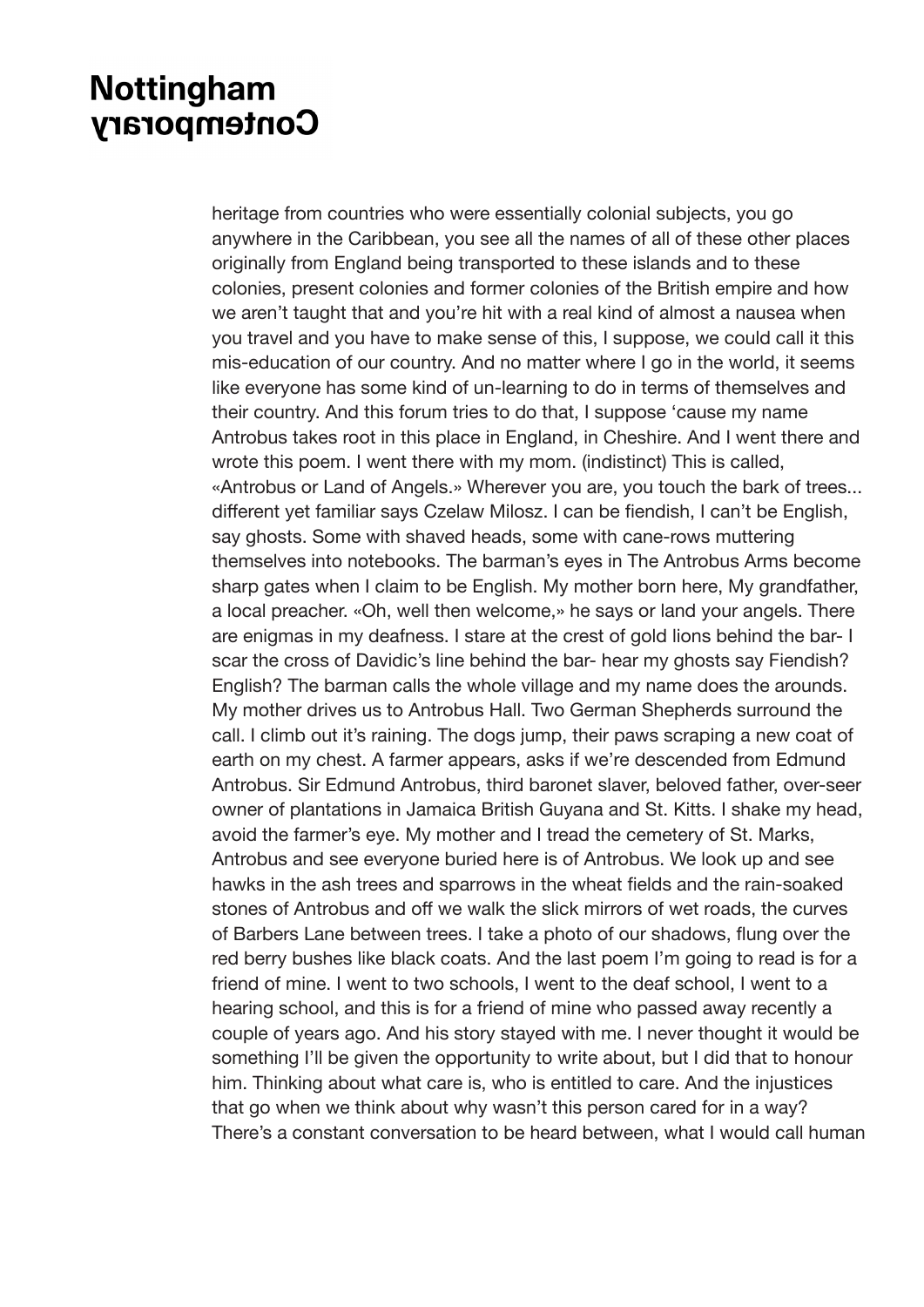rights abuses and disability rights and the right to live. Thank you so much for listening Thankful so much for listening and given me the space to be heard. «For Tyrone Givans,» The paper said, putting him in jail without his hearing aids was like putting him in a hole in the ground. There were no hymns for deaf boys. But who can tell we're deaf without speaking to us? Tyrone's name was misspelt in the HMP Pentonville prison system. Once I was handcuffed, shoved into a police van, I didn't hear the officer say why. I was saved by my friend's mother who threw herself in the road and refused to let the van drive away. Who could have saved Tyrone? James Baldwin attempted suicide after each of his loves jumps from bridges or overdosed. he killed his characters, made them kill themselves- Rufus, Richard, Black men who couldn't live like this. Tyrone, I won writing awards bought new hearing aids and heard my name through the walls. I bought a signed Baldwin book. The man who sold it to me didn't know you, me or Baldwin. I feel I rescued it. I feel failed. Tyrone, the last time I saw you alive, I dropped my pen on the staircase didn't hear it fall, but you saw and ran down to get it, handed it to me before disappearing, said, «You might need this.»

### **Zayneb Allak** 00:47:14

Okay. First of all, thank you so much. Thank you so much Nat and Raymond for your readings and Bhanu obviously she's not here. So, to kick off the conversation now, about care and poetry, I wanted to just first start with my response to your readings, which was... I was surprised because I teach poetry and read poetry and I didn't think I would necessarily have this reaction, but I listened to you and thought, oh, I really needed that, I needed to hear them, and I really felt you making contact. And I really noticed the care that they were written with and the care in the readings. And wanted to ask you about, what Bhanu in her reading said, «I hope this reading reaches you.» And it felt like care, it felt like she was really caring for the poetry and for her listeners or for her readers. And I thought maybe we could start off the conversation by thinking about what you hope for your poems. Do you care? And how do you care about how they reach people and what happens as a result of it? Maybe, I don't know, maybe start with Raymond, 'cause you're not on mute. (Zayneb chuckles)

### **Raymond Antrobus** 00:48:54

Yeah. I think it's such a generous response. Thank you Zayneb. Obviously,



Nottingham Trent University

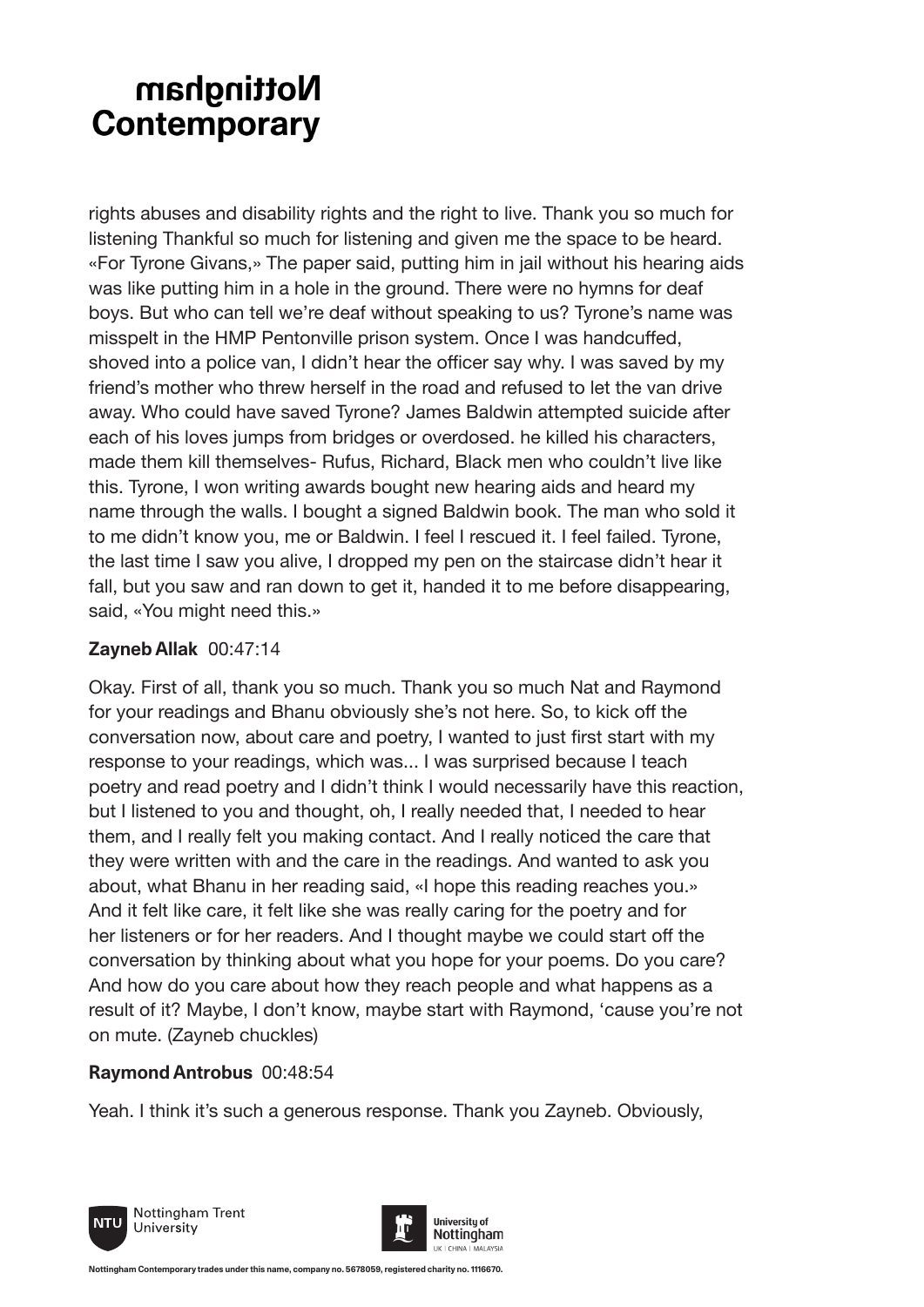we have no control over what our poems do in the world once we've written them and they'd given to you, to the public, to the wider world and whatever happens there is just a blessing, I believe. I agree with what Bhanu said about this hope that they reach people. And I really do write with the belief that there's a real danger that everyone is in if we fail to care, if we fail to understand each other as a society. So, my hope is that the poems I write or even the lessons I teach or the talks I give, all of them just connect, land, spark new conversations, inspire, uplift, criticise, order- It'd be quite ambitious without poems when I think about what all of that, all of the hopes we have but ultimately it comes with the crop, it comes with the practise. Poetry is a care for language at the most kind, of at first internal level, how you kind of bring it out into something external to something shared. Nat's biography and you were talking about not biography, and you were talking about how many languages they've had that poems translated into. And every time I hear that, I can't lie, I get like poet jealousy, I'm just like, oh man! (Raymond laughs) Your poems are reaching so many people in so many languages, in so many different cultures, at so many different points of time. And the two languages I have ground my poetics in, are British, sign language and written language and spoken language. And I do classify each of those three things as different languages, with different fields, with different textures with different ways of being. So, as well as care, there's a real kind of act of faith becoming a poet, you really have to believe in what you're doing and you really have to, and I think so much of my teaching, when I speak with other poets there's so much of it is about telling other poets that their work matters and they're writing important poetry and that people need to hear what they have to say. And if were careful with our poems, they will matter, they will sync.

#### **Nat Raha** 00:52:03

Oh, thanks Raymond - It's really interesting, 'cause you, as in Raymond, you mentioned about how your partner's a curator, a preserver of art-

#### **Raymond Antrobus** 00:52:13

Yeah, yeah.

#### **Nat Raha** 00:52:16

And I guess in that idea of concept of being a curator in the art world is like that you care for the works and obviously there's a whole thing about how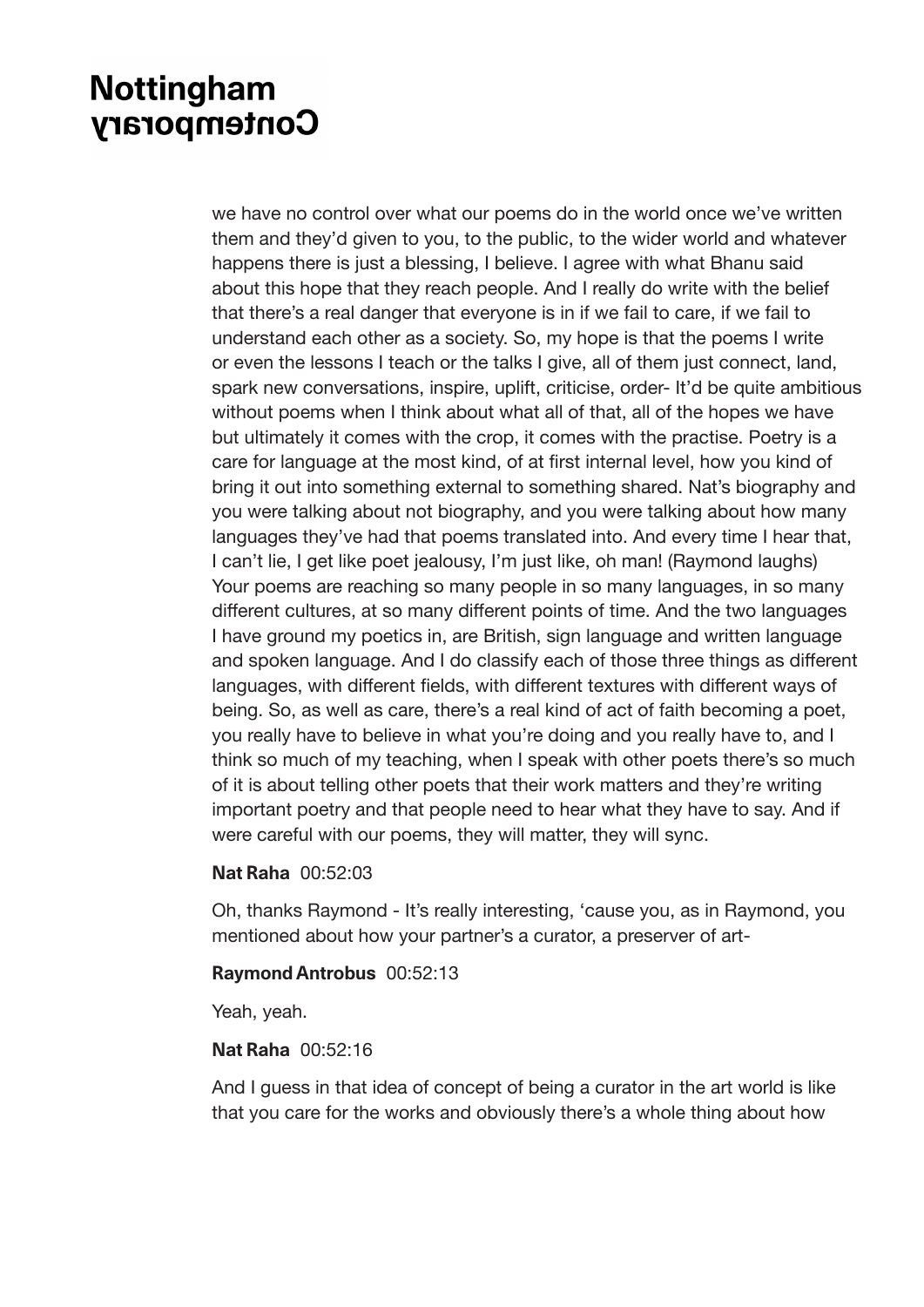artworks often cared more for, receive more care than the people who make them, especially when we're talking about black and brown and disabled and other marginalised folks, right? But I think for me, there is a similar thing in the writing. So it's about, maybe like after the act of having written a poem and obviously like sometimes that's really contextual, since I was really writing a poem for a particular context or particular occasion, a particular moment and though the context of those moments in terms of like who is in them, what is happening, be that political moment, be that a response to a political moment, I guess like I'm often thinking very directly about who I'm kind of writing this poem for. And maybe there's something similar for me when I'm thinking about how they ever going into the world. So, I think, as somebody who's published a lot of my work myself and also working through a lot of small press. And yeah, small press spaces, it sometimes does feel a bit more specific, so for all of the work that ended up in (indistinct) body I put most of out myself as zines. I put most of out myself as zines. And it became like, these were just like objects. I was carrying with me when I was travelling, when go to do some readings. I was in the states for while I did some readings there and just hanging out to people. And the people who I often met in those moments, have since become some of my closest friends. And some of them are also poets who are also publishing and they're the kind of moments of publication And their the kind of moments of publication or the moments of like the poems getting out into the world that really almost matter the most for me because they're the ones where it looks like we're actually in some kind of like, loving friendship, caring relation between me and the person who's tending the work putting out into the world and that's what really matters. With the translations, a lot of it has been like that. Sometimes it's like just somebody who I know from the internet, who's like, «Hey, can I translate your poem?» Sometimes I have people I've known for years and sometimes I have people who I just met 'cause we have shared political interest or we're talking about politics of care, we're talking about queer politics or something, and that has brought us together. So that does still feel like that tends. And maybe so beyond publication, I guess there's also the performance and yeah, thank you about that context of both what it means to me to perform in different spaces and where do I feel that I'm putting out work in a way there kinds of forms of holding and tending and like support and I guess even just hoping other people might feel heard in some of the words or in some of the phrases, those moments of connection with an audience or with a listener or a reader are going to come in more specific places than say more dispersed general ones.



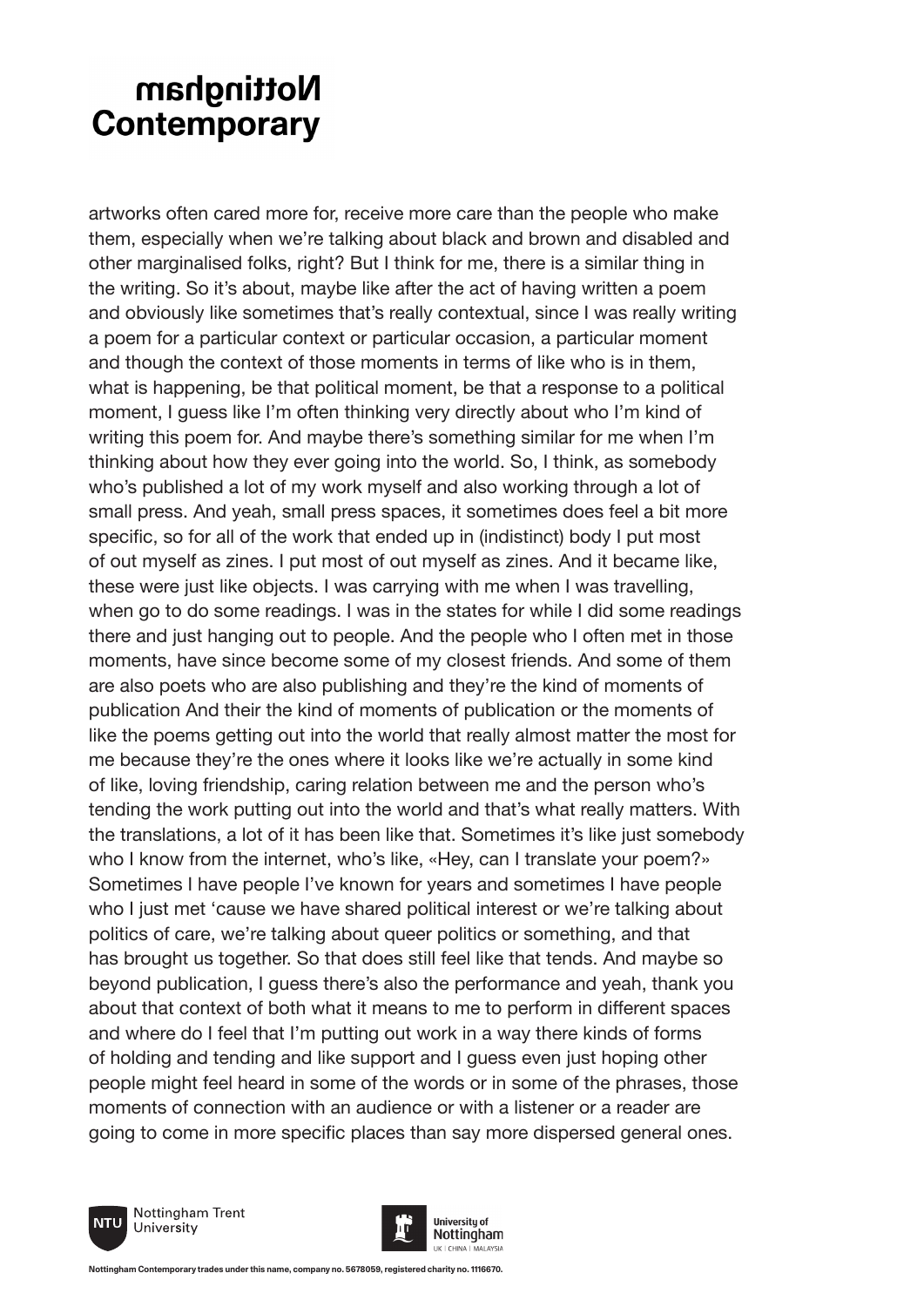So, I'm writing all these poems that have, it's like, go! I'm talking to like the fam's out there, right? The people I care about, who maybe out already outside of either marginalised or denigrated in the dominant normative economies of care 'cause care always this economy and it's always about reassuring patriarchy in some way. (Nat chuckles) Yeah. And so that's why I could talk for hours about how changes from the different contexts that you're reading in. Sometimes you do reading and you're like, oh my, I don't even feel cared for in this space, let alone in my poems. There are other times I'm reading and I feel it's like the communities here and this is our work and this is where my work makes the most sense even if it's like different aesthetically or something like that. Yeah. Oh, you're on mute Zayneb. (Zayneb chuckles)

### **Zayneb Allak** 00:56:32

So maybe it'd be interesting to think about the limits of care and particularly in relation to poetry. So, for example, I know now that you've written about, you write and research about the limits of care that's part of your research and the idea that a poem, it can be like a hug but it's not like a roof over your head or it's not like a hot meal on your table. It's not that kind of practical care but then when I was listening to your poems and I was listening to Raymond's and Bhanu's all of them, and thinking about Raymond speaking about Gaudi's cathedral, I was thinking these poems are spaces filled with light, filled with sound like these are all little cathedrals that I can enter and they do give me a kind of roof over my head but there's a limit to the care that they can offer. I don't know if either of you want to comment on that? Maybe not Nat first.

#### **Nat Raha** 00:57:39

Yeah. Yeah. I think it is and obviously with Bhanu's reading. Bhanu's just really been presenting us the work in this, like when the poem is up against the conditions of caring in order to exist, that's something I can really relate to too without having to go into my personal story about it. But maybe it's like a roof over the heart or roof in your head, right? 'Cause in all of these moments of deprivation, we still need art, we still need poetry. It's like the bread and roses thing, right? It's like, there's no point just having the bread 'cause it affects you physically, psychosomatically. If you don't have that enriched and nourishment in you. Yeah. I definitely think about that and I think on the one hand from trying to write poems from these moments of care and also trying to be like, it's not always easy, care, isn't natural. I hear conversations in terms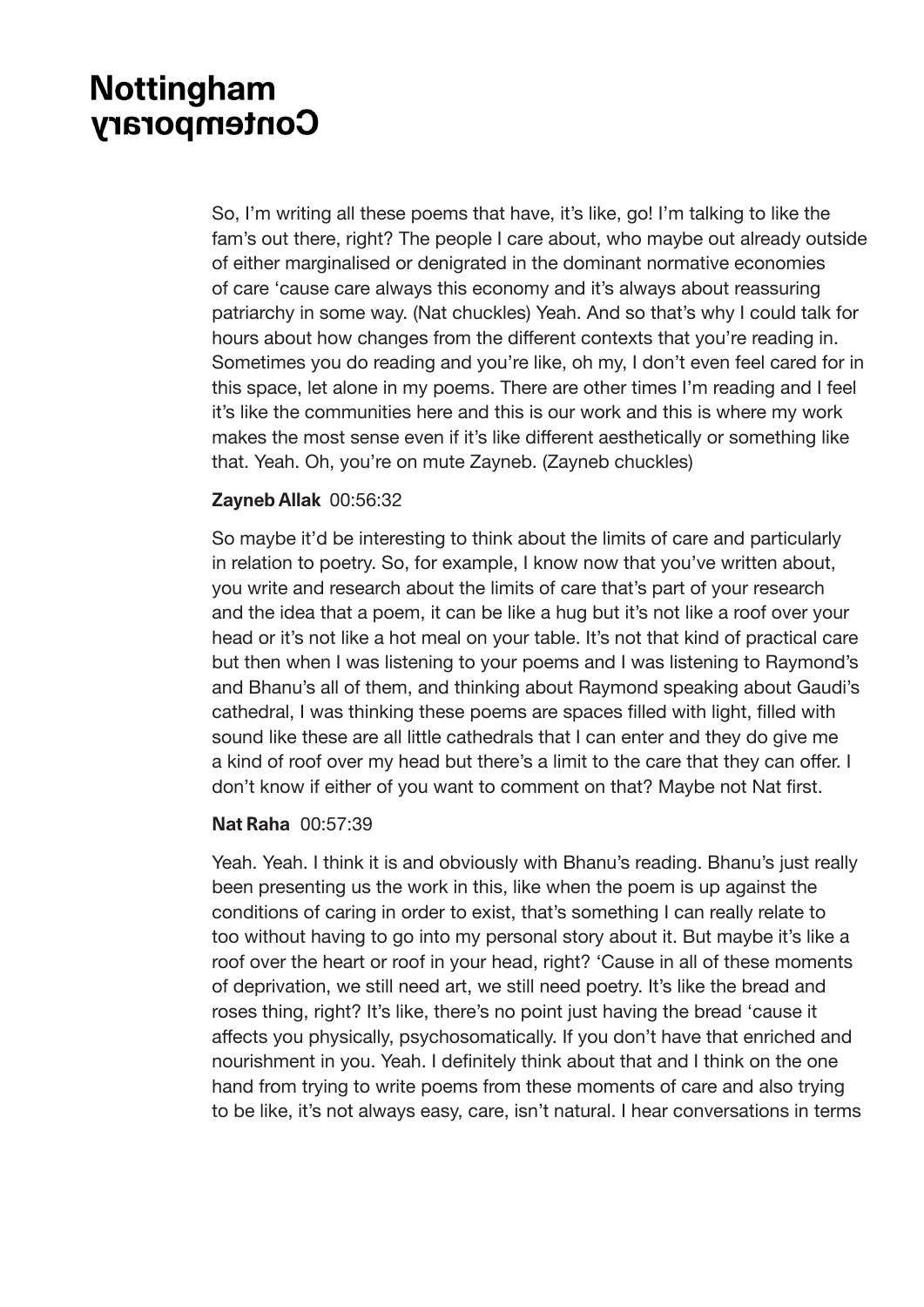of the research side of the things I'm doing at the moment, where people are talking about the appropriation of the discourse of care or the complete like reduction of it to total banality. It's like when Nichola Sturgeon comes on TV, I don't know if it's Scotland, when Nichola Sturgeon comes on TV and says, «Oh, everybody has Scotland is going to be cared for during the pandemic,» there's something she said last spring and we're like, mate were on the streets handing out masks to people who don't have any money, you're not doing us anything in that sense, sure she's doing stuff, but it's that thing of like, that's the kind of appropriation of this language of care, 'cause that's appropriate in this kind of political context that me and the people around me, who were doing this kind of a mutual end support work that we're also like it's a politics of care, it's an economy of care, it doesn't mean anything without this context. It's funny, 'cause then it's like, oh, those are carers and are also people who write poems or make art. And on the one hand, it's like it's what Audrey Lorde said, «Poetry is that the easiest of the arts, the cheapest of the arts,» right? You don't need money to write poetry, you don't need a fancy degree, maybe it will give you some space to write, to think about it. But it does also turn into like, yeah pumps going to do something else they can produce some kind of resonance in your body that maybe makes it more possible to both continue caring if you're a carer or maybe provide some kind of resonance that gives you some support and some hope to go on. And yeah, I'm sure Raymond can talk about that as well in great detail 'cause I feel like that's how I was receiving the references to both Baldwin and Raymond's work. And talking about fictionalising things that are happening to Baldwin's lovers. And in terms of that suicides, it's a lot but those scenes are incredible, when the guy jumps off the - spoiler for another country, and it's really intense, And it's really intense, it's really difficult, it's so astonishing and that really stands up was the moment of just like an event in literature... I'm not super articulate, but I hope... I'm going to pass the mic.

### **Raymond Antrobus** 01:01:03

No for sure. I resonate so much of what's said there, the economy of care. Put in poetry into our work and putting the work out there carefully is only 50% of the work, it is a very practical thing once the work is out there, we have to live our practises. And so, I think what the poet has ground in me is actually having quite specific, I suppose, ideas for where the poems write may end up, like I do imagine them in the classroom, I do imagine them in groups, prison groups. I do imagine them basically in all the spaces which I have already been



Nottingham Trent University

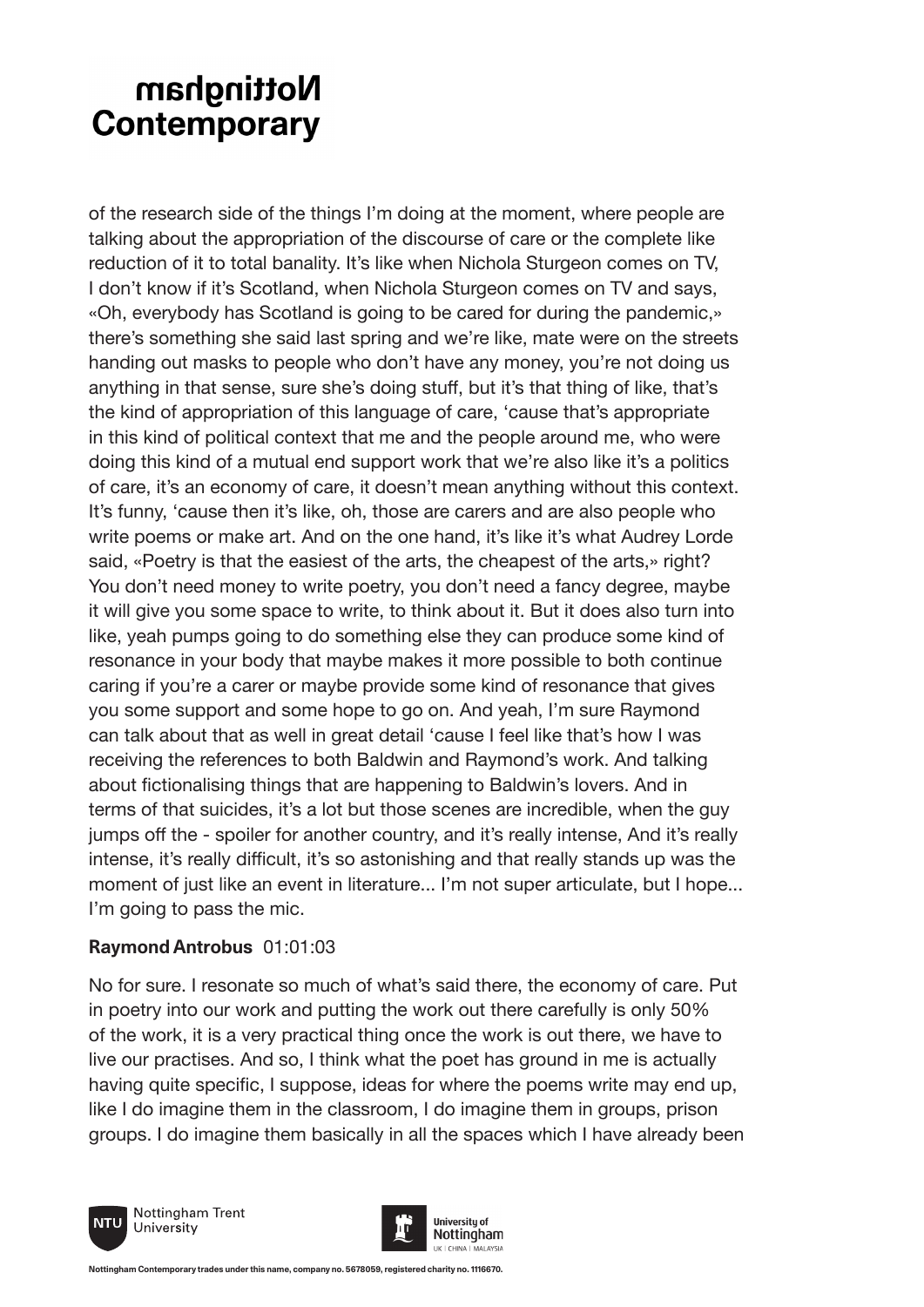or spaces a bit like what I was saying about community, other poets, other readers, friends, family, people we care about, people we care for. And there's something about the life of a poem or the life of any of our works, the way it moves through the world, can gift us back and care for us back. I'll give you an example of that. I wrote a poem in my first book, «Would you make in British?» And this poem came out of... I had these students who were being pretty unruly and wouldn't sit still in the classroom, so they had to be taken out of their main mainstream class and put into a smaller classroom and 74 of them and me and another teacher, poet, Christian Foley, we discovered something interesting about these particular boys, they're 15-year-old boys who wouldn't sit still unless they saw someone else working. So, it was strange, we were like okay, what we'll do is, before we let them into the classroom, we'll let them see us working more than anything. So, sit down and write. And so, we would spend the first 10 minutes of each lesson kind of in silence, just writing, letting them see us work, letting them see our heads down, writing a poem. And at the end of every one of those lessons, we would then share what we wrote with the students and the students will then would say to us, «Oh, wow!» Because of seeing that, they would give us like 10 minutes of their own quiet focus time 'cause then they want to compete, then they want to be part of whatever is happening in the end whatever is kind of been grounded with them seeing us be writers. And so, I wrote to making British in the classroom with these students and I feel like part of the energy of that has gone into the poem and it's moved through the world in a way that it's then ended up on the GCSE curriculum, that poem is now being taught in schools. And so, there's something very real for me in the energy that you put into the work matters, because it does affect or can affect the way in which it is received. I believe in this stuff, I don't think it's some kind of, what's the word, overly kind of romanticising or ideology I think is real.

#### **Zayneb Allak** 01:05:00

Nat, were you going to respond to that? You looked as if you were about to say something.

#### **Nat Raha** 01:05:03

I was saying totally, yeah.

#### **Zayneb Allak** 01:05:05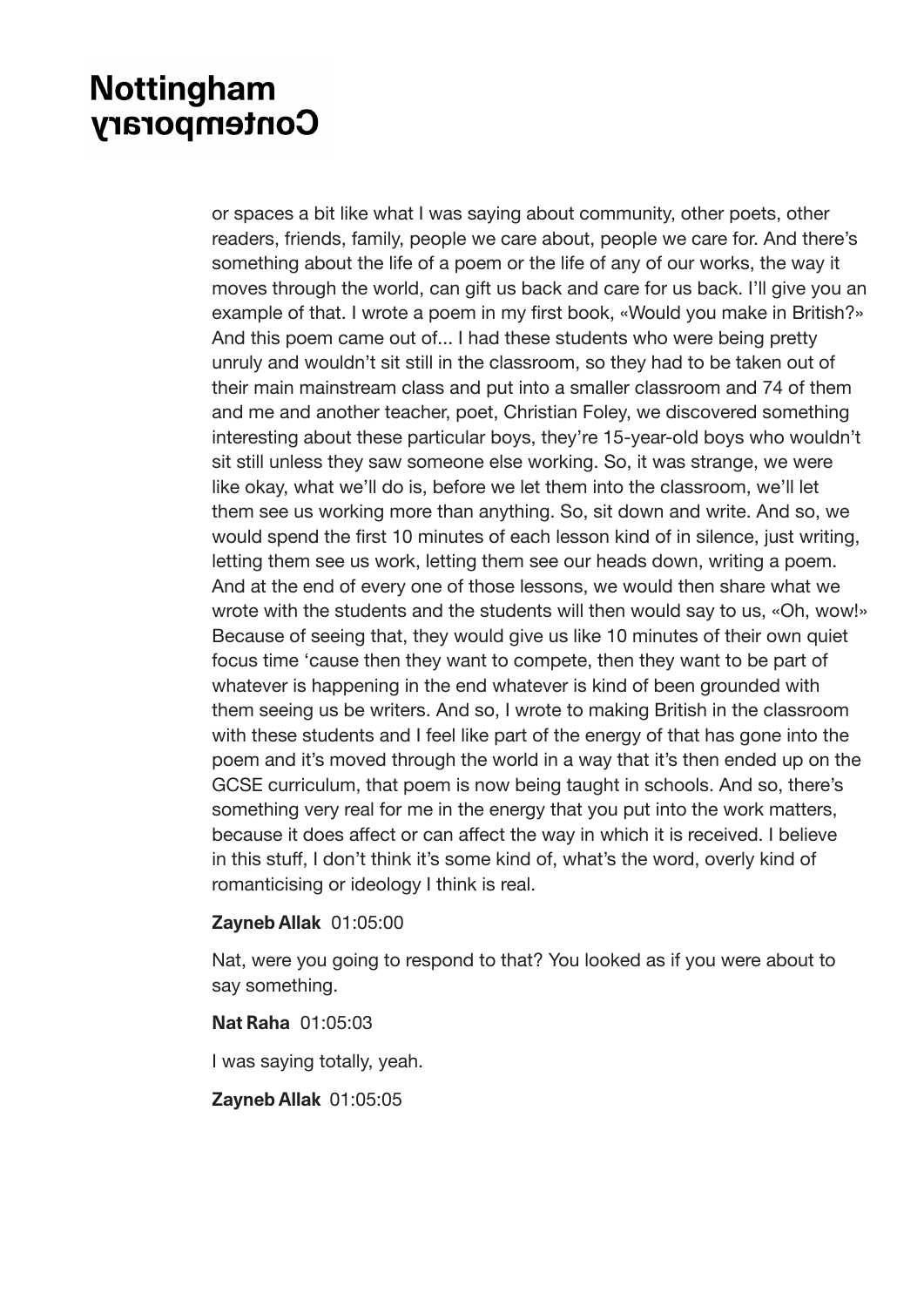Yeah. You'd probably be interested to know Raymond that a colleague of mine was doing so... Well, a few of us did some workshops with the NHS hospitals in Manchester, writing workshops, and a colleague of mine used your poem, «The first time I wore hearing aids,» as a prompt for a creative writing workshop. So, there's an example of the energy of your poem and in a context where the people who care were being given some care in terms of poetry. Like there's an example that's beyond you, that's even beyond your... Yeah, so interesting. So maybe a really practical, I suppose, a practical question related to care and crafts, maybe considering that there are going to be some people listening to this who are doing writing workshops, what does it mean to read and write with care or read and write carefully? What does it mean?

### **Raymond Antrobus** 01:06:32

I think the thing that comes to mind is this idea of every poem you write in order to function as a poem, has to have a head and a heart, you can't have just one of those things and the head and the heart need to be functioning together despite the different outlooks or functions in the world. And I think we really need to apply that; it often pays off to apply that to our reading as well as our writing. And this is coming from someone who has read poems that the Ted Hughes deaf school poem and had such a visceral painful response to it because I saw it as a kind of an assault. And an assault mainly because a poet had written such an unconsidered un-cared for poem about deaf people and teachers and teachers of the deaf, it was just kind of all-around failure, I'm going to say that an all-round failure which took, I think which needed a response which wasn't just critical but was also one that which was careful. So, in choosing to respond to Ted Hughes after reading his poem I had to think, okay, well, Ted Hughes is known for these nature-based extended metaphors and I can engage with his work 'cause I've read his work carefully and then I had to imagine, well, I don't think poets, like many of us get that same kind of care. I don't think we get the same kind of critical care even in our country in which we are writing but I want to show as a poet I'm paying attention. And we are able to engage in these questions of craft and in these questions of not just identity 'cause it's always language, it always comes back to the language. Yeah. I hope that it's succinct enough.

### **Nat Raha** 01:09:24

Yeah. There's something you just said that really chimed with, so how was



Nottingham Trent University

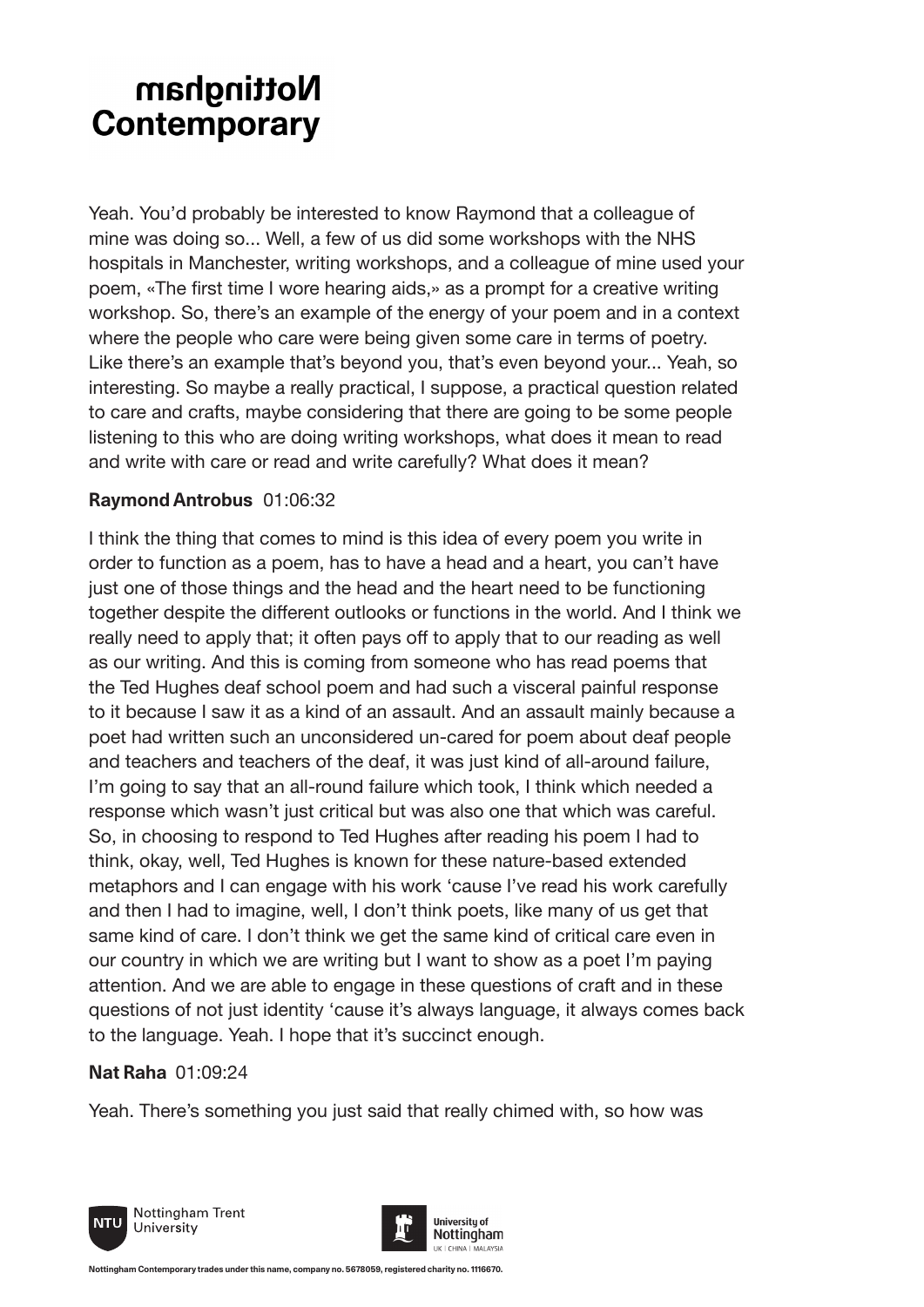having discussion as part of the library critics with Sarah Hao and a couple of other writers and we're talking about just critical responses and stuff, I think there's something about why other poets are often the best critics and being the best not necessarily in the objective way because of that, because we know what it means to care for other writers' work 'cause that's what matters to us that's why poetry matters to us because they've been moments where a poem resonated or something happened or took over our lives gave us some script to live by. And maybe that's why we're good at also tending other people's poetry 'cause I think you're totally right, there is sometimes a lack of care in terms of like how poetry is received. What does it mean to write with care? I think partly because so much of my writing comes from is from a space or from experiences that have often fallen out, again outside of this economy of care, I am a survivor of assault and I think a lot about the forms of like denigration that I've experienced in the humbling experience of my life. And like so many of my write still kind of like running through that even if I'm not talking about it directly, it's still like that reparative need is still driving this work, especially in these Niners, I think, but in terms of a practise, I'm like, oh, actually time is really important 'cause sometimes you do write a poem 'cause it's on an impulse for an occasion that's very soon something's happening. And so sometimes that can be really careful as an art and sometimes that can be really rush but sometimes that's one form of time is short time but sometimes those poems need time to develop and that might be years, that's fine. And that's actually part of how to really press on what I want this poem to do or to say, or to look like or sound like. Sometimes that doesn't come straight out from the moment of writing sometimes that will emerge way later. And like when I was writing, «The blubber, guts, Southern Leith,» for Map, the editor Rake Mara, that's the guest editor for that thing, he's a super, super caring, amazing editor and exemplary in terms of how to care for this spur moment publication. And I needed like two months, three months longer than I originally had. I was I only had a month but that's what the poem needed and in that period the span grew 'cause it was also like working through all this really heavy horrific stuff and having to do this research under lock down also, I was like, I didn't even get into the full eye of the storm of horror 'cause their archive was closed. (Nat chuckles) Yeah, sometimes it's just time. Sometimes it's taking the time I would say, taking the time it needs and knowing that, trusting yourself when you're like, okay, maybe it's fine and also sometimes poetry's provisional arts, that's cool too. It's fine too but yeah.